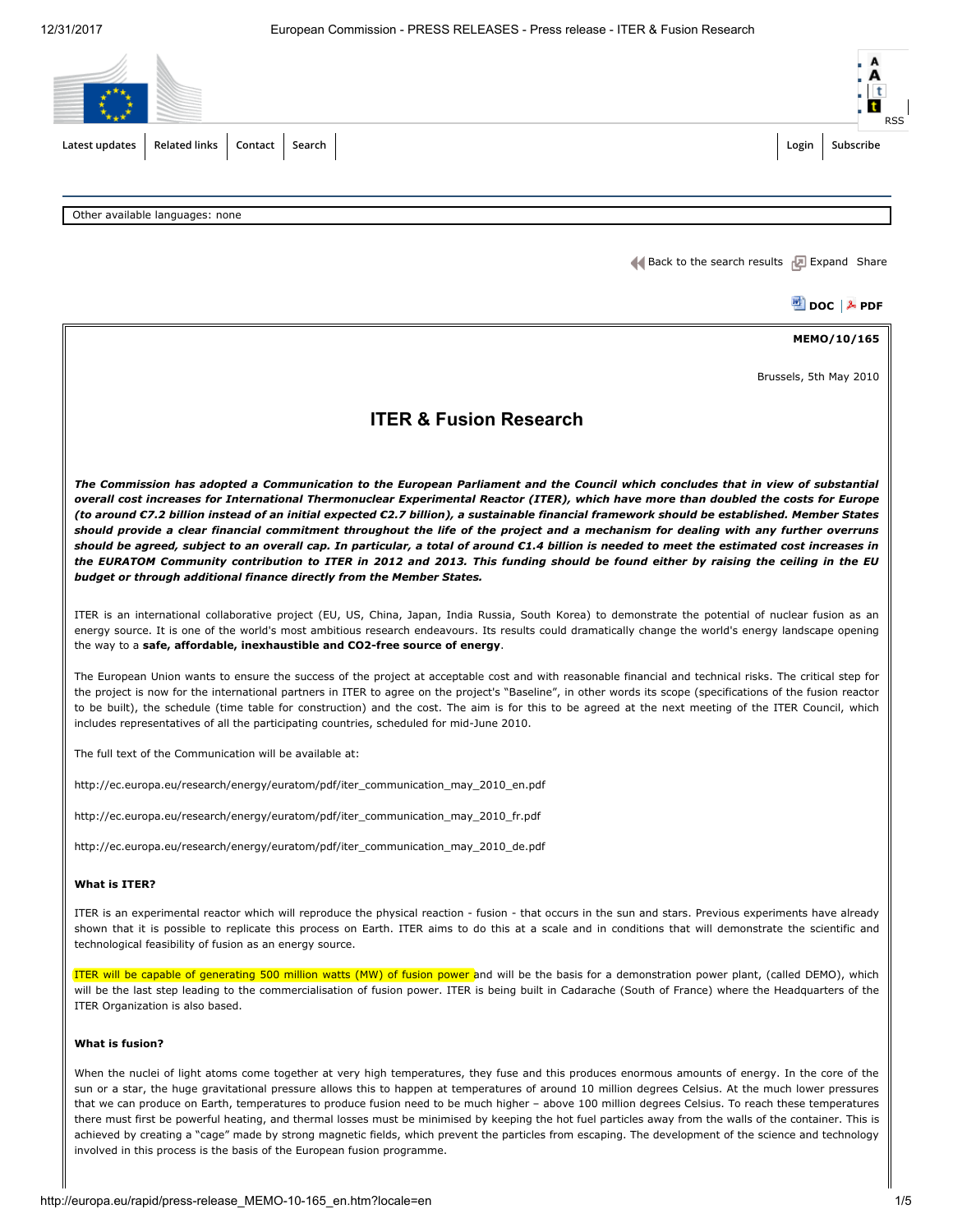### What are the attractions of fusion as an energy source?

The key advantages are:

- It could provide a large-scale energy source with basic fuels which are abundant and available everywhere;
- Very low global impact on the environment no CO2 greenhouse gas emissions;
- Day-to-day-operation of a fusion power station would not require the transport of radio-active materials;
- Power stations would be inherently safe, with no possibility of "meltdown" or "runaway reactions";
- There is no long-lasting radioactive waste to create a burden on future generations;
- While development and capital investment costs are high, the marginal cost of supply is expected to be negligible compared to that of energy derived from fossil fuels.

Worldwide access to a safe, inexhaustible and emission-free source of energy could constitute a decisive step towards successfully fighting climate change, provide a massive and lasting boost to the European and global world economy and by increasing energy security across the world, could also reduce geopolitical tension.

#### How does fusion technology fit in with wider European energy policy?

The Union's vision set out in the Strategic Energy Technology (SET) Plan is of 'a Europe with a thriving and sustainable economy, with world leadership in a diverse portfolio of clean, efficient and low-carbon energy technologies as a motor for prosperity and a key contributor to growth and jobs'. Fusion and ITER are enlisted in the SET Plan as part of a new generation of technologies necessary to meet the 2050 vision towards complete decarbonisation. The SET Plan states as a key objective '...Complete the construction of the ITER fusion facility and ensure early industry participation in the preparation of demonstration actions'.

#### When will fusion power become available?

The international ITER agreement of November 2006 has an initial duration of 35 years in order to construct (10 years), operate (20 years) and deactivate (5 years) the ITER facilities.

The construction period, the most intense in terms of resource needs will culminate in the so-called "First Plasma", the physics process materialising the start of operation;

It will be followed by an operation phase during which ITER will be progressively brought to its full performance capabilities.

The knowledge and experience gained after the first ten years of ITER operation combined with additional materials development will allow designing and constructing a demonstration reactor (DEMO) which should produce electricity around 2040. DEMO will be the last link towards the economic exploitation of fusion power starting from around 2050.

### Who are the Parties to ITER?

ITER is an international joint venture with seven Members that represent over half the world's population and 80% of the planet's GDP, namely: the EU (European Atomic Energy Community-Euratom), China, India, Japan, Russia, South Korea and the United States. This scale of collaboration is comparable only with the International Space Station. In October 2007, the ITER Agreement entered into force, kicking off the construction of ITER.

#### How is ITER financed?

During construction, the principal contribution from the seven partners will be "in-kind" (i.e. by providing directly the components themselves, rather than the financing for them). The EU as host party will contribute around 45% of ITER's estimated construction costs while the rest is equally divided amongst the other six parties. During the operation and deactivation phases, Euratom will contribute to 34% of the total costs.

# How is the EU's contribution managed and delivered?

EU's commitments to the ITER Agreement is delivered through the European Joint Undertaking for ITER – "Fusion For Energy" (F4E), established as the European Domestic Agency by the Council in March 2007<sup>[1](#page-4-0)</sup> and based in Barcelona. Under the ITER Agreement each Member has its own "Domestic Agency" responsible for managing its contribution, and especially for procuring the various components needed to build ITER and to be provided to ITER Organization as contributions in kind .

#### How is the Governance of F4E structured?

The 27 EU Member States plus Switzerland are in the driving seat of F4E and hold 65 votes out of a total of 70 votes in its Governing Board. Euratom (in practice the Commission) has five votes and no veto.

#### How much will it cost to build ITER and how much more will the EU have to pay?

The 2001 cost estimates – reached collectively by all the international partners – put the total ITER construction cost at around €5.9 billion (expressed at 2008 prices). The Euratom contribution, amounted to around €2.7 billion in 2008 value), corresponding to around €1.75 billion for the components/systems to be provided "in kind", and around €950 million to be provided "in cash" to the ITER Organization. Each party has committed to provide the agreed contributions in kind independently of the final cost of procuring and delivering those components.

# http://europa.eu/rapid/press-release\_MEMO-10-165\_en.htm?locale=en 2/5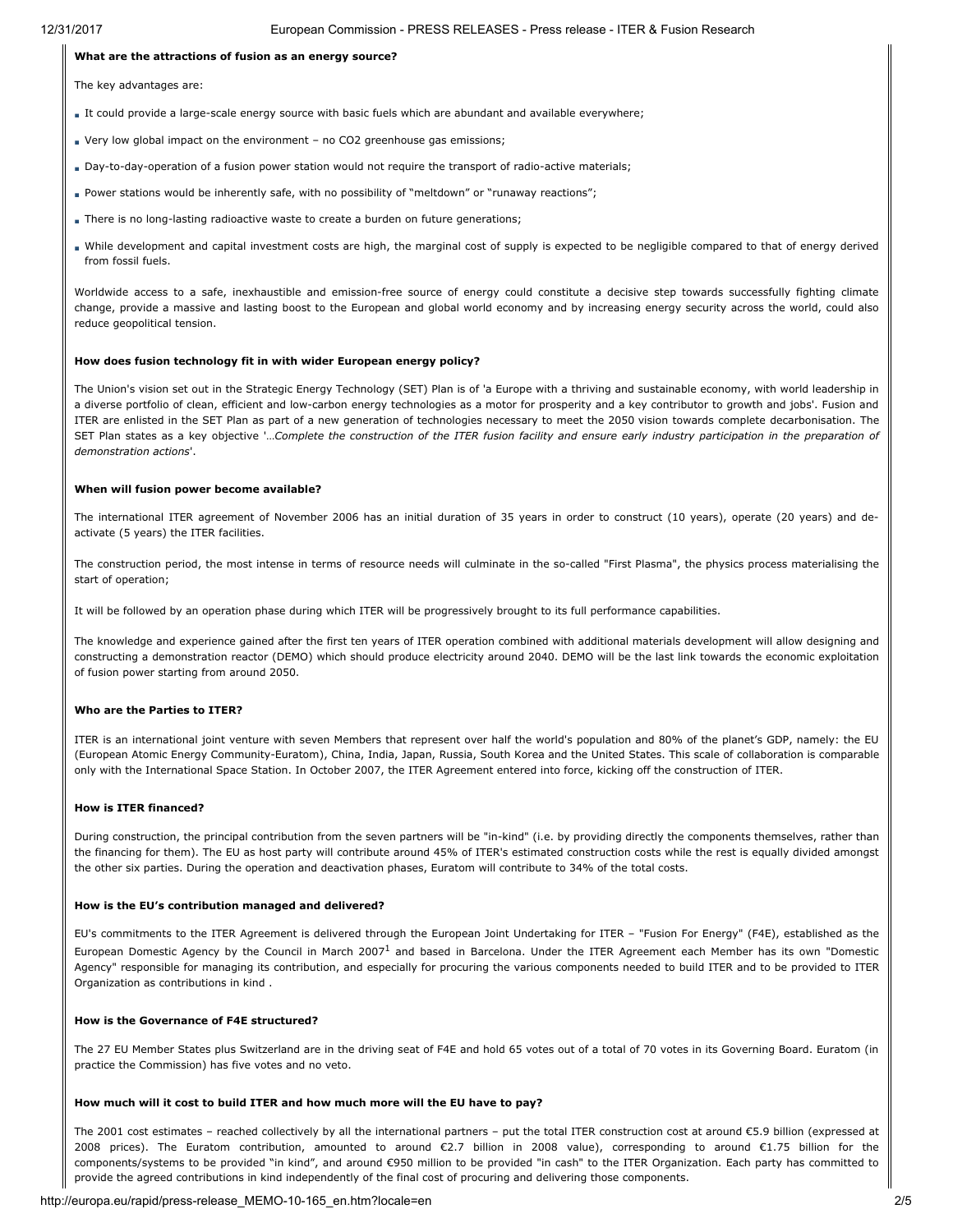### 12/31/2017 European Commission - PRESS RELEASES - Press release - ITER & Fusion Research

The F4E current cost estimates for the ITER construction period (2007-2020) amount to EUR 7.25 billion (cost for Europe only, in 2008 value): EUR 6.6 billion for the European contribution to ITER construction and EUR 650 million for the F4E running costs and other activities towards a demonstration fusion reactor.

These cost estimates are linked to the construction schedule currently used as a working basis. They were presented to the F4E Governing Board in March 2010. more than a doubling of the Euratom contribution to ITER construction is thus required compared to the initial estimates.

The provisions in the Multiannual Financial Framework (2007-2013), covering the Euratom FP7 and programmed expenditure for 2012 and 2013, were made on the basis of the initial cost estimate, and the need to establish the Domestic Agency, F4E. The shortfall for the ITER construction over the remaining period (2012-2013) of the current financial framework is about EUR 1.4 billion (in current value).

### How many jobs is ITER creating during its construction phase? Is there an estimate for jobs and growth created in the future?

As experience has shown, large scale application of leading-edge technologies in scientific infrastructures stimulates innovation and increases competitiveness of European high-tech industries throughout the construction period well before the project starts yielding its scientific results.

It is likely that about three-quarters of the overall European contribution to ITER will result in contracts with European high-tech industries.

ITER will constitute a significant economic stimulus, creating a large number of high-quality jobs in civil, mechanical, electrical and nuclear engineering, during the construction period and will directly employ thousands of scientists from all over the EU and the world, during its construction and operation

In the longer-term, the potential for creating sustainable growth and jobs is huge, but exact figures are hard to quantify at this stage given that the project is only in the construction phase.

#### Why have the initial cost estimates proved to be insufficient and how have they been updated?

In 2001, the overall ITER construction costs were estimated to be 5.9 billion EUR (in 2008 value) spread over a period of 10 years. These initial cost estimates were based on a generic design that had to rely upon the 'best available knowledge' at that time, in other words on findings of the scientific community supported by industry. Following signature of the ITER agreement in November 2006, one of the first priorities was to conduct a Design Review of ITER. This review was finished in June 2008 and led to an increase in the estimate of the project's cost.

Since the establishment in 2007 of the ITER Organization and the setting up of F4E, additional cost increases associated to the development of the ITER Baseline have emerged and have been regularly reported by the F4E Director to the 27 EU Member States and Switzerland in the F4E Governing Board.

#### What are the underlying reasons for the cost increases since 2001?

The original estimates for Euratom contributions have evolved since the original calculations in 2001 to take account of:

- the revised actual costs to Euratom of meeting its obligations for contributions in kind, which were assessed during 2008 by an Ad-Hoc Group to the F4E Governing Board chaired by R. Toschi.
- the ITER international organisation's revised costs related to the design and the management resources needed, which were assessed by an international experts panel set up by the ITER Council and chaired by F. Briscoe.
- the costs of operation and other activities of F4E following its establishment in 2007 which were not part of the 2001 cost estimates

The expert panels identified a number of factors arising from significant changes in circumstances and the parameters of the work necessary and contributing to the increases of cost estimates between 2001 and 2008. The most important factors relate to:

- increased complexity of project integration in managing interfaces across seven ITER Parties (in 2001 only 3 Parties were foreseen to execute the project);
- the start-up costs of establishing new autonomous organizations Prices for most of the raw materials needed (steel, concrete, copper etc) have increased much faster than general inflation (3 to 5 times);
- the level of completion of the design (needed to be developed to the point at which it can serve as the basis for industrial tenders);
- need for additional technical components to increase assurance of ITER success (not foreseen in 2001);
- resources needed for inspection and testing to assure quality to the standards required;
- the evaluation of contingencies.

In addition to these factors, some cost increases associated to the development of the ITER Baseline, in particular not to delay too much the construction schedule, have emerged between 2008 and 2010.

### Is the expected overrun only for 2012 and 2013? What about subsequent years?

The cost estimates of the project are continually being improved and refined as is the case for large-scale and long-term infrastructures/research projects. Uncertainties around the current cost estimates for the early period of the construction phase have been significantly reduced mainly due to the progress on the designs and the assessments made by industry.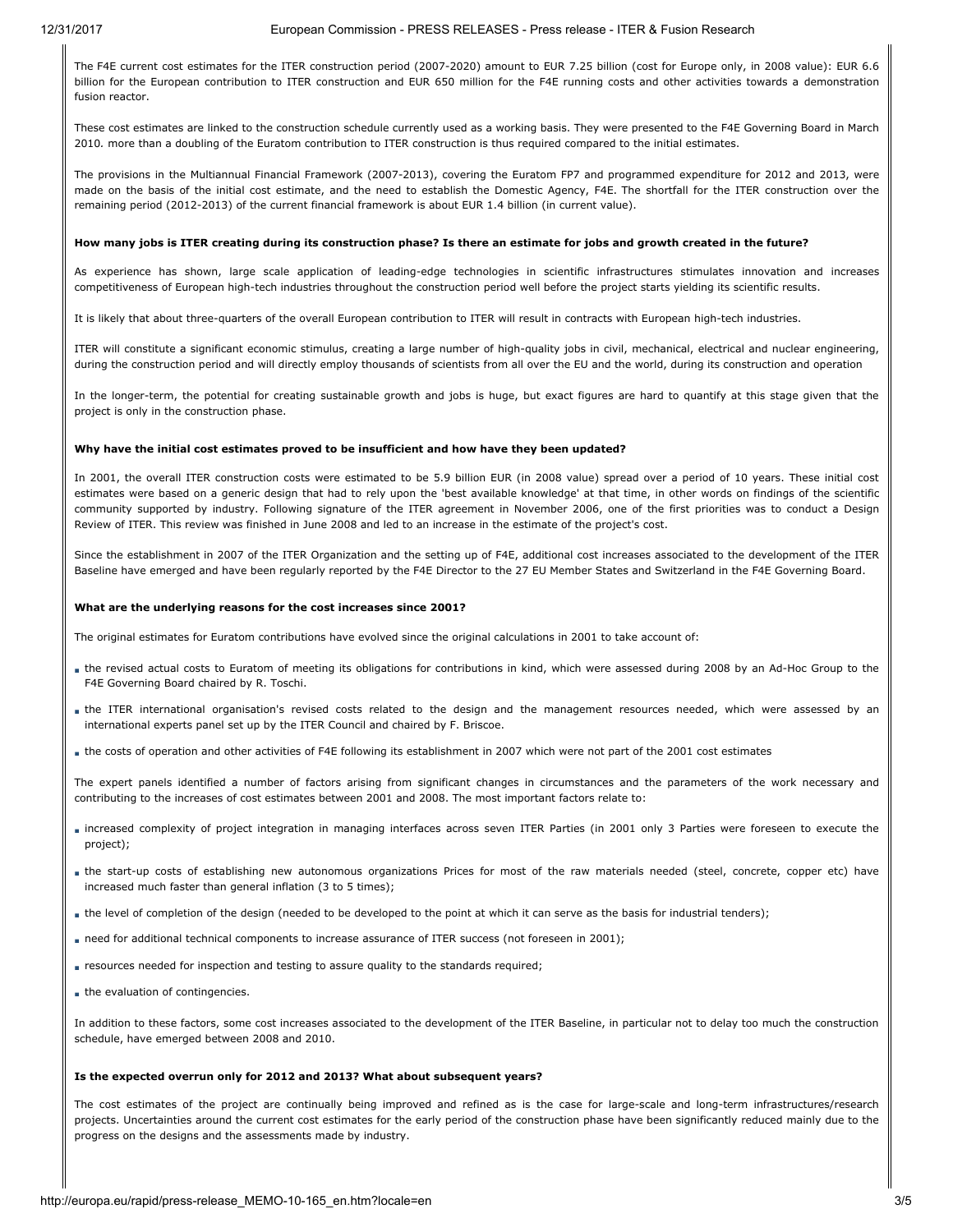#### 12/31/2017 European Commission - PRESS RELEASES - Press release - ITER & Fusion Research

Beyond that early period of construction, it cannot be excluded that in later years further cost increases will emerge in the future through the later parts of the construction and the operation phases of the project (e.g. during the process of assembling the many thousands of components, coming from all over the world)..

### Who is responsible for the underestimates?

First, in any undertaking of this size and complexity, cost estimates are just that – estimates. They depend on many variables, such as the cost of materials and labour, so cannot be precise.

Second, the 2001 estimates were drawn up and agreed not only by the Commission and all EU Member States, but also by the other six international partners.

### What will be done to stop them happening again?

First, the management and operation of F4E has been revamped to further reinforce cost containment.

Second, the Commission's communication includes proposed mechanisms to ensure any future overruns are both minimised and can be met. In particular, a strong policy for cost containments already initiated both at the level of the ITER Organization and of F4E will have to be vigorously pursued in order to control and mitigate as much as possible further escalation of costs.

### Is the EU fully behind the ITER project and subject to which conditions? What is the Commission's specific view?

The EU is united behind the ITER project.

In keeping with the EU's international commitments, and in light of the increasing strategic importance of efficient secure sources of energy for Europe, the Commission has repeatedly made clear that it is committed to moving forward with the ITER construction and operation but not at any cost.

The Council on 16 November 2009 reaffirmed its own unanimous support to ITER subject to the agreed conditions that need to be met, in order to ensure the success of ITER at reasonable cost and with acceptable risks, namely:

- credible cost assessments, acceptable cost and cost containment;
- realistic time table for the construction; and
- sound management of the project at all levels.

Such support was delivered "in the perspective of substantial cost increases". The EU wants to ensure the success of the project at a reasonable cost and with acceptable risks. The adoption of the project's Baseline (in other words scope, schedule and costs) is now planned for June 2010.

The commitment of the Council and the European Parliament to guarantee adequate financial support to the ITER project throughout its construction and operations phases is a pre-condition of sustainability.

### Why is the Commission not proposing to meet the overruns from within the existing EU budget? How can the Member States find this at a time of crisis?

The overarching objective for the Commission is to establish not only a short-term solution but even more importantly a sustainable financial framework for the whole duration of the ITER project (construction and operation).

It would not be appropriate to consider drawing on budgetary means intended for important EU policies without assurance that Member States commit to ITER for its whole duration.

The Commission is very conscious of the difficulties in public finances. But all Member States have endorsed the Europe 2020 principle that the best way to ensure sustainable recovery is by maintaining and increasing investment in the technology of the future.

Compared to the potential economic, environmental and geopolitical benefits of the ITER project, the investment required is well worth making. In addition, the project is a significant economic stimulus in the shorter-term.

The Communication makes clear that should Member States be ready to support ITER in the long term, the Commission will make proposals to finance additional needs for ITER in 2012 and 2013 in line with the inter-institutional agreement on the EU budget

### Why can the costs not be met through an EIB loan?

This would be difficult because in general EIB loans are intended to finance activities which will generate a revenue stream in the relatively short-term, allowing the loans to be repaid within that timescale.

### Do international partners also need to find extra funds?

Yes, although in proportionately smaller amounts than the EU in the construction phase of the project, because the EU's contribution to the construction phase (45%) is greater, to reflect the fact that the project is sited in the EU and much of its early procurement is being undertaken by F4E. As the project continues, the EU's proportionate contribution will fall to 34% and that of other partners increase.